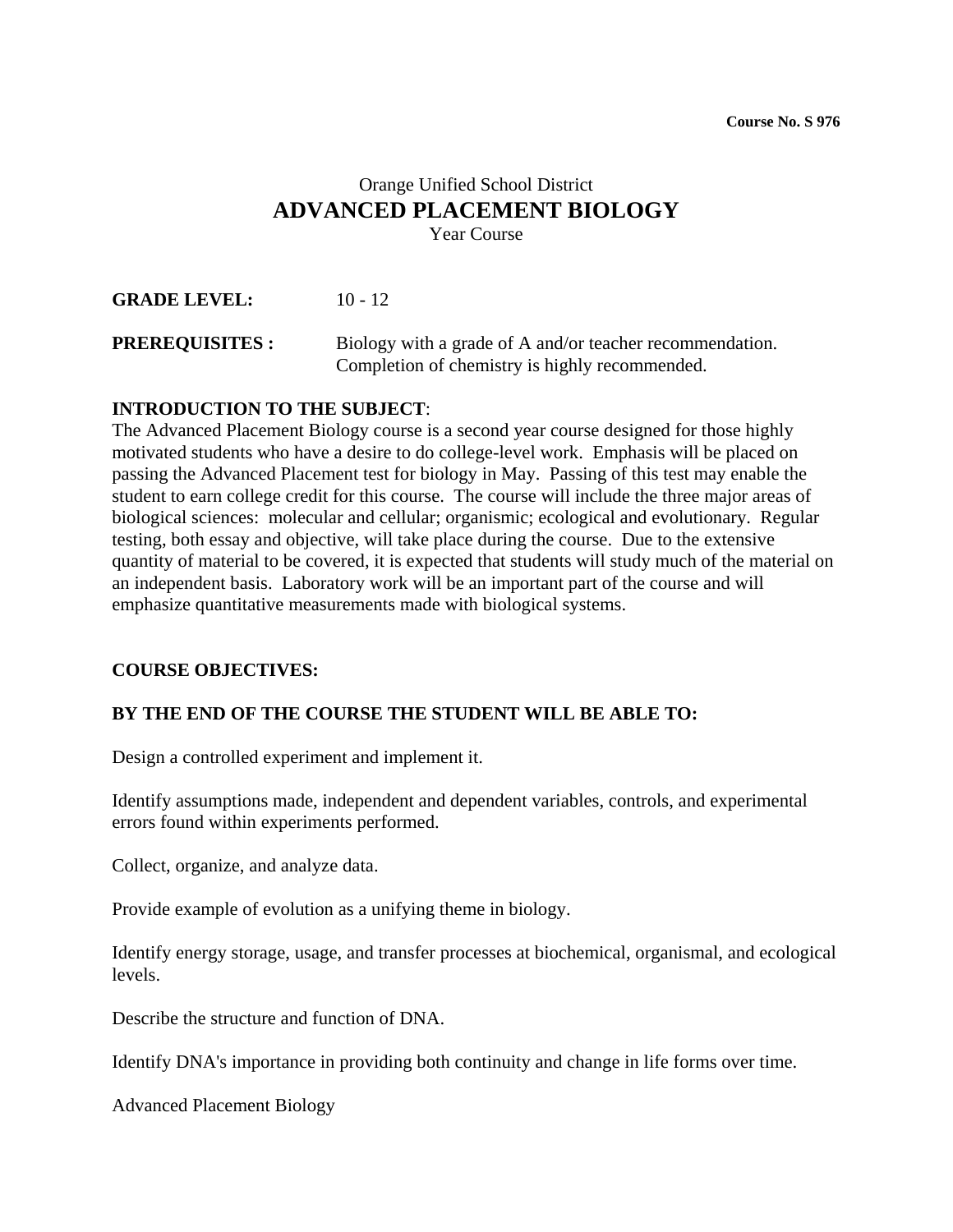Page 2

Give examples of the relationship of structure to function at the biochemical, cellular, organ, system, and organismal level.

Define homeostasis and explain its importance in regulating cellular, organismal, and ecological systems.

Explain the unity, diversity, and interdependence of life.

Discuss the application of biological concepts to new situations including those involving man and society .

# **COURSE OVERVIEW AND APPROXIMATE UNIT TIME ALLOTMENTS**:

# **FIRST SEMESTER**

- I. Molecules and Cells 2
	- A. Chemistry of Life
		- 1. Basic chemistry
		- 2. Chemistry of water
		- 3. Organic molecules: structure and function of carbohydrates, lipids, proteins, nucleic acids
		- 4. Energetics: free energy change and entropy
		- 5. Enzymes
			- a. Enzyme-substrate complex
			- b. Factors affecting the rate and/or direction of enzyme reactions
		- B. Cells 3
			- 1. Prokaryotic versus eukaryotic cells
			- 2. Structure and function of cell organelles
			- 3. Movement of materials across cell membranes
			- 4. Cell cycle and regulation: growth, DNA replication, mitosis, and cytokinesis

# **TOPICS WEEKS**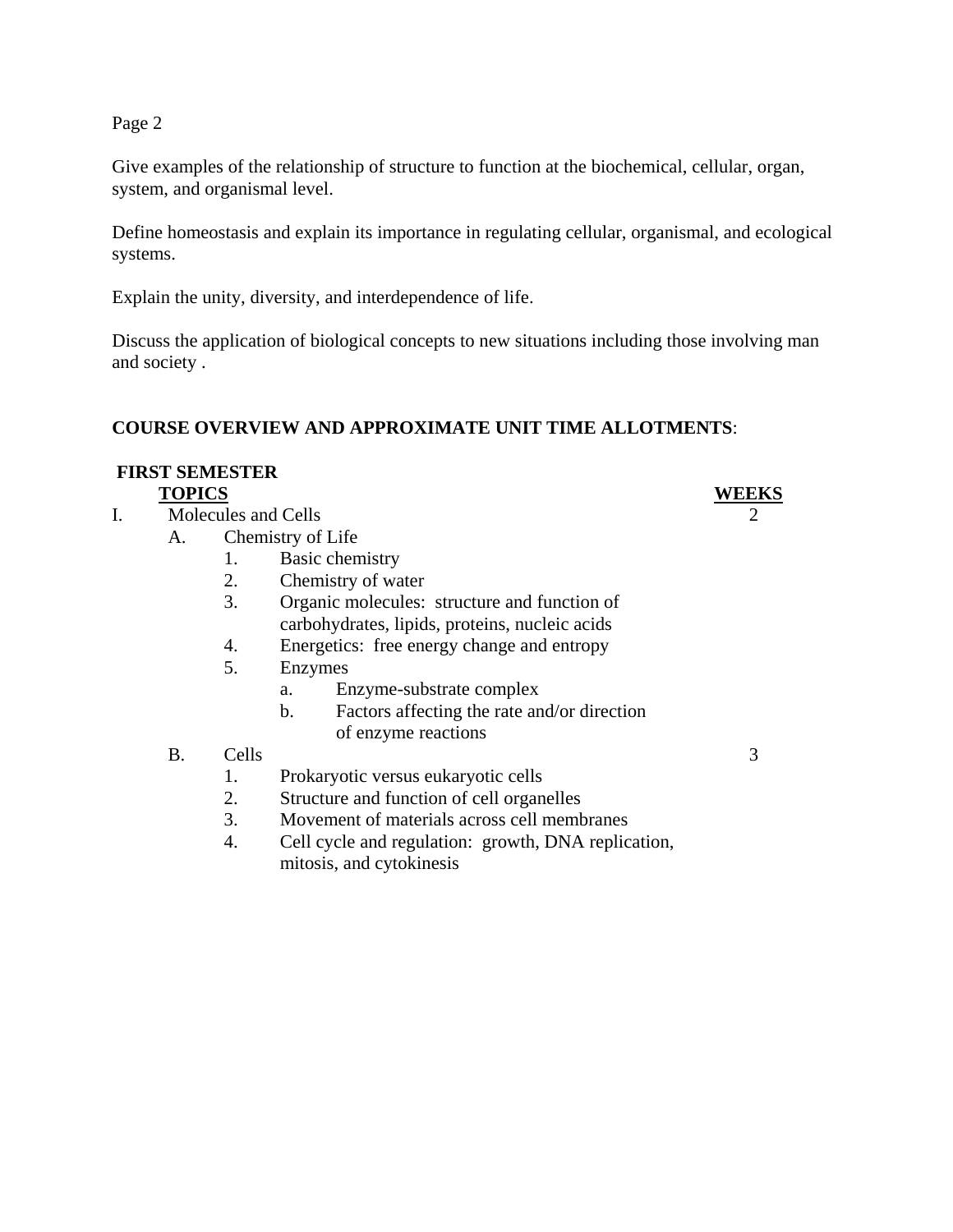|    |                        |                                                        | <b>WEEKS</b> |
|----|------------------------|--------------------------------------------------------|--------------|
|    | C.                     | <b>Cellular Energetics</b>                             | 2            |
|    |                        | Structure and function of ATP<br>1.                    |              |
|    |                        | 2.<br>Chemiosmosis                                     |              |
|    |                        | 3.<br>Aerobic cellular respiration: glycolysis, Kreb's |              |
|    |                        | cycle, electron transport                              |              |
|    |                        | Fermentation<br>4.                                     |              |
|    | D.                     | Photosynthesis                                         | 2            |
|    |                        | Light reactions: photolysis, chemiosmosis<br>1.        |              |
|    |                        | 2.<br>Dark reactions/Calvin cycle                      |              |
|    |                        | 3.<br>$C_3$ versus $C_4$ plants, CAM plants            |              |
|    |                        | Plant leaf structure and photosynthesis<br>4.          |              |
| П. | Heredity and Evolution | 3                                                      |              |
|    | A.                     | Heredity                                               |              |
|    |                        | Meiosis and gametogenesis<br>1.                        |              |
|    |                        | 2.<br>Sources of genetic variation                     |              |
|    |                        | 3.<br>Mendel's laws of inheritance                     |              |
|    |                        | 4.<br>Variations of genetic inheritance to include     |              |
|    |                        | non-Mendelian genetics                                 |              |
|    | <b>B.</b>              | <b>Molecular Genetics</b>                              | 3            |
|    |                        | DNA and RNA structure and function<br>1.               |              |
|    |                        | 2.<br>DNA replication                                  |              |
|    |                        | 3.<br>Gene expression and regulation                   |              |
|    |                        | Prokaryotic versus eukaryotic gene<br>4.               |              |
|    |                        | expression and reproduction                            |              |
|    |                        | 5.<br>DNA technology                                   |              |
|    |                        | <b>Recombinant DNA</b><br>a.                           |              |
|    |                        | Legal and ethical problems<br>b.                       |              |
|    | C.                     | <b>Evolutionary Biology</b>                            | 3            |
|    |                        | Organic evolution<br>1.                                |              |
|    |                        | 2.<br>Models for the origins of prokaryotic and        |              |
|    |                        | eukaryotic cells                                       |              |
|    |                        | Evidence for evolution<br>3.                           |              |
|    |                        | 4.<br>Mechanisms of evolution                          |              |
|    |                        | <b>Factors affecting Hardy-Weinberg</b><br>a.          |              |
|    |                        | equilibrium and microevolution                         |              |
|    |                        | Modes of speciation<br>b.                              |              |
|    |                        | Total:                                                 | 18           |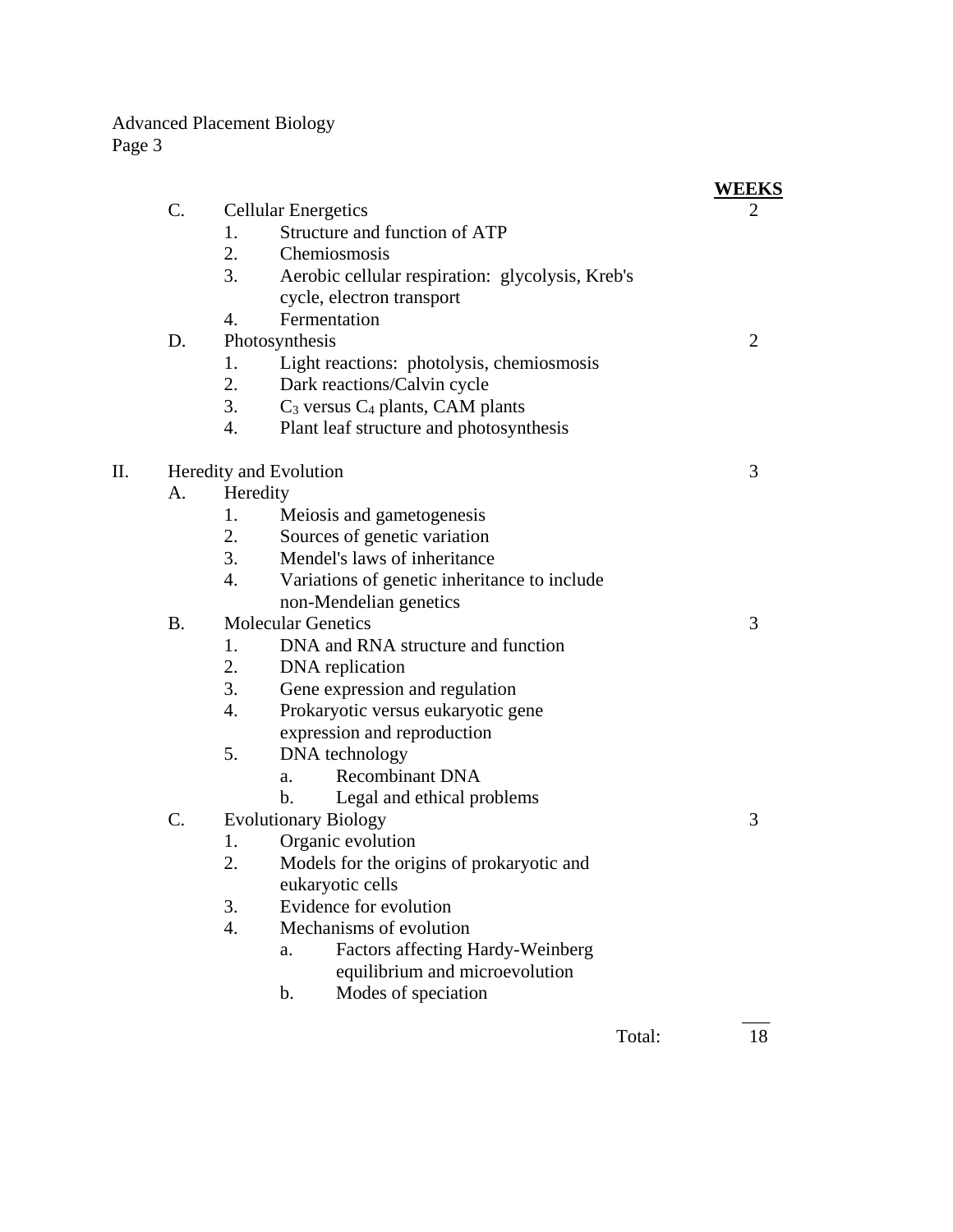# **SECOND SEMESTER**

# **WEEKS**

| III. | Organisms and Populations |                                                |                                                   |                |  |
|------|---------------------------|------------------------------------------------|---------------------------------------------------|----------------|--|
|      | A.                        | Survey and characteristics of major kingdoms:  |                                                   | 3              |  |
|      |                           | Monera, Protista, Fungi, Animalia, and Plantae |                                                   |                |  |
|      | <b>B.</b>                 | Structure and Function of plants               |                                                   | 5              |  |
|      |                           | 1.                                             | Alternation of generations in mosses, ferns,      |                |  |
|      |                           |                                                | gymnosperms, angiosperms, and its evolutionary    |                |  |
|      |                           |                                                | significance                                      |                |  |
|      |                           | 2.                                             | Plant structure and growth: roots, stems, and     |                |  |
|      |                           |                                                | leaves                                            |                |  |
|      |                           | 3.                                             | Seed formation, structure, and development        |                |  |
|      |                           | 4.                                             | Hormonal control of plant activities              |                |  |
|      |                           | 5.                                             | Mechanisms influencing transport of water,        |                |  |
|      |                           |                                                | minerals, and food                                |                |  |
|      | C.                        | Animals                                        |                                                   | 6              |  |
|      |                           | 1.                                             | Survey and characteristics of major phyla of      |                |  |
|      |                           |                                                | animals                                           |                |  |
|      |                           | 2.                                             | Embryology                                        |                |  |
|      |                           |                                                | stages of embryological development,<br>a.        |                |  |
|      |                           |                                                | germ layer formation, and derivatives             |                |  |
|      |                           |                                                | Coelom formation and taxonomies<br>$\mathbf{b}$ . |                |  |
|      |                           | 3.                                             | Comparative anatomy and physiology of             |                |  |
|      |                           |                                                | vertebrate systems, to include:                   |                |  |
|      |                           |                                                | Reproductive<br>a.                                |                |  |
|      |                           |                                                | b.<br>Circulatory                                 |                |  |
|      |                           |                                                | Respiratory<br>$\mathbf{c}$ .                     |                |  |
|      |                           |                                                | Endocrine<br>d.                                   |                |  |
|      |                           |                                                | Digestive<br>e.                                   |                |  |
|      |                           |                                                | f.<br>Skeletal                                    |                |  |
|      |                           |                                                | <b>Nervous</b><br>g.                              |                |  |
|      |                           |                                                | Neuro-muscular interactions<br>h.                 |                |  |
|      | D.                        | Ecology                                        |                                                   | $\overline{4}$ |  |
|      |                           | 1.                                             | Factors affecting population growth               |                |  |
|      |                           |                                                | Abiotic<br>a.                                     |                |  |
|      |                           |                                                | $b$ .<br>Biotic - density dependent and           |                |  |
|      |                           |                                                | density independent                               |                |  |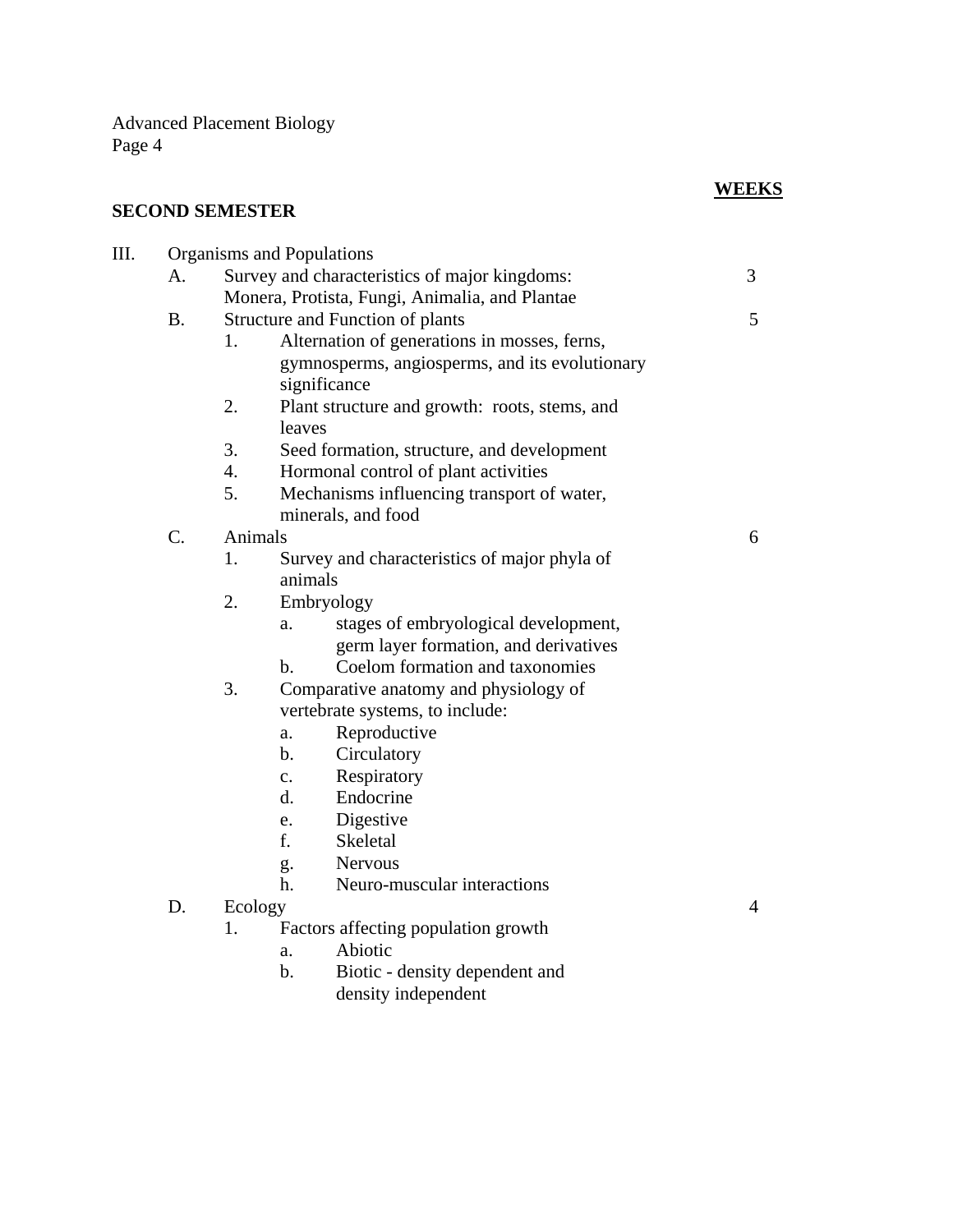### **WEEKS**

#### 2. Communities, ecosystems, and biomes

- a. Energy flow: food chains, webs, and pyramids
- b. Differentiation of major biomes
- 3. Cycling of elements through ecosystems
- 4. Ecological succession
- 5. Symbiotic relationships
- 6. Science, technology, and society

 $\frac{1}{2}$ Total: 18

This course meets and exceeds the Biology/Life Sciences California State Content Standards which follow in the Appendix.

| <b>DATE OF CONTENT REVISION:</b> | February 1999  |
|----------------------------------|----------------|
| <b>DATE OF BOARD APPROVAL:</b>   | April 15, 1999 |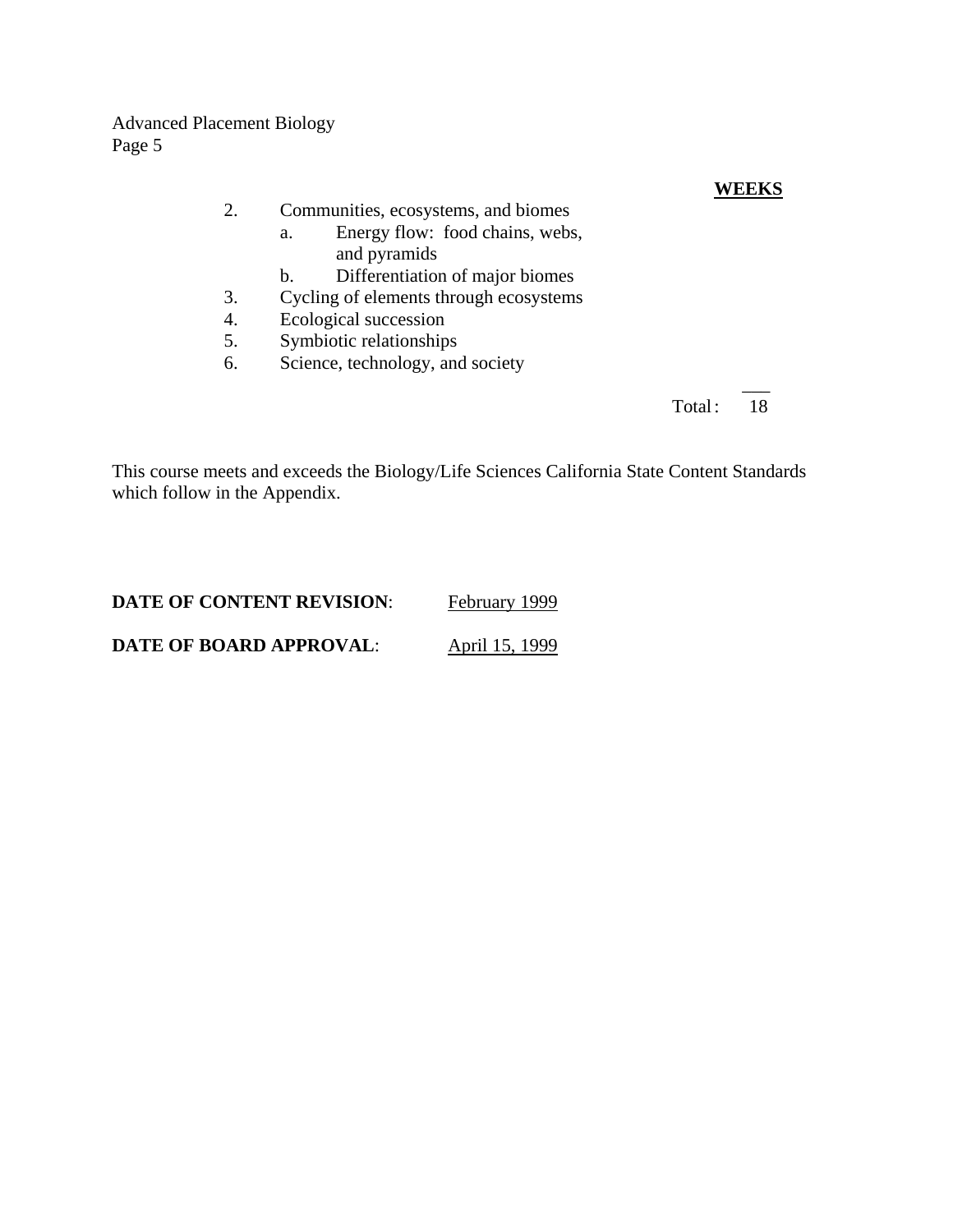# **APPENDIX**

# **BIOLOGY / LIFE SCIENCES**

#### **Cell Biology**

- 1. Fundamental life processes of plants and animals depend on a variety of chemical reactions that are carried out in specialized areas of the organism's cells. As a basis for understanding this concept, students know:
	- a. Cells are enclosed within semi-permeable membranes that regulate their interaction with their surroundings.
	- b. Enzymes are proteins and catalyze biochemical reactions without altering the reaction equilibrium. The activity of enzymes depends on the temperature, ionic conditions and pH of the surroundings.
	- c. How prokaryotic cells, eukaryotic cells (including those from plants and animals), and viruses differ in complexity and general structure.
	- d. The Central Dogma of molecular biology outlines the flow of information from transcription of RNA in the nucleus to translation of proteins on ribosomes in the cytoplasm.
	- e. The role of the endoplasmic reticulum and Golgi apparatus in secretion of proteins.
	- f. Usable energy is captured from sunlight by chloroplasts, and stored via the synthesis of sugar from carbon dioxide.
	- g. The role of the mitochondria in making stored chemical bond energy available to cells by completing the breakdown of glucose to carbon dioxide.
	- h. Most macromolecules (polysaccharides, nucleic acids, proteins, lipids) in cells and organisms are synthesized from a small collection of simple precursors.
	- i.\* How chemosmotic gradients in the mitochondria and chloroplast store energy for ATP production.
	- j.\* How eukaryotic cells are given shape and internal organization by a cytoskeleton and/or cell wall.

#### **Genetics**

- 2. Mutation and sexual reproduction lead to genetic variation in a population. As a basis for understanding this concept, students know:
	- a. Meiosis is an early step in sexual reproduction in which the pairs of chromosomes separate and segregate randomly during cell division to produce gametes containing one chromosome of each type.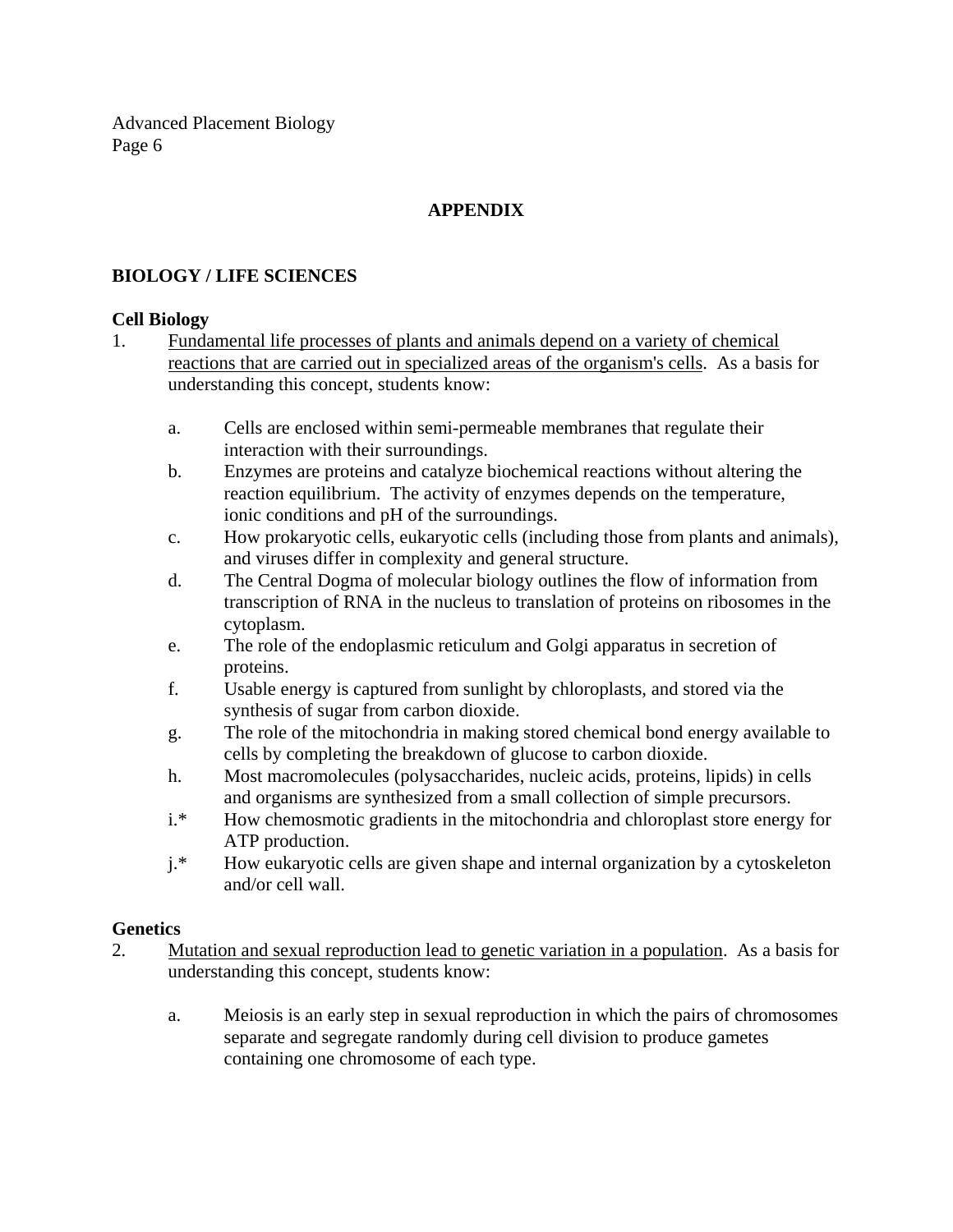Page 7

- b. Only certain cells in a multicellular organism undergo meiosis.
- c. How random chromosome segregation explains the probability that a particular allele will be in a gamete.
- d. New combinations of alleles may be generated in a zygote through fusion of male and female gametes (fertilization).
- e. Why approximately half of an individual's DNA sequence comes from each parent.
- f. The role of chromosomes in determining an individual's sex.
- g. How to predict possible combinations of alleles in a zygote from the genetic makeup of the parents.
- 3. A multicellular organism develops from a single zygote, and its phenotype depends on its genotype, which is established at fertilization. As a basis for understanding this concept, students know:
	- a. How to predict the probable outcome of phenotypes in a genetic cross from the genotypes of the parents and mode of inheritance (autosomal or X-linked, dominant or recessive).
	- b. The genetic basis for Mendel's laws of segregation and independent assortment.
	- c.\* How to predict the probable mode of inheritance from a pedigree diagram showing phenotypes.
	- d\* How to use data on frequency of recombination at meiosis to estimated genetic distances between loci, and to interpret genetic maps of chromosomes.
- 4. Genes are a set of instructions, encoded in the DNA sequence of each organism that specify the sequence of amino acids in proteins characteristic of that organism. As a basis for understanding this concept, students know:
	- a. The general pathway by which ribosomes synthesize proteins, using tRNAs to translate genetic information in mRNA.
	- b. How to apply the genetic coding rules to predict the sequence of amino acids from a sequence of codons in RNA.
	- c. How mutations in the DNA sequence of a gene may or may not affect the expression of the gene, or the sequence of animo acids in an encoded protein.
	- d. Specialization of cells in multicellular organisms is usually due to different patterns of gene expression rather than to differences of the genes themselves.
	- e. Proteins can differ from one another in the number and sequence of amino acids.
	- f.\* Why proteins having different amino acid sequences typically have different shapes and chemical properties.
- 5. The genetic composition of cells can be altered by incorporation of exogenous DNA into the cells. As a basis for understanding this concept, students know: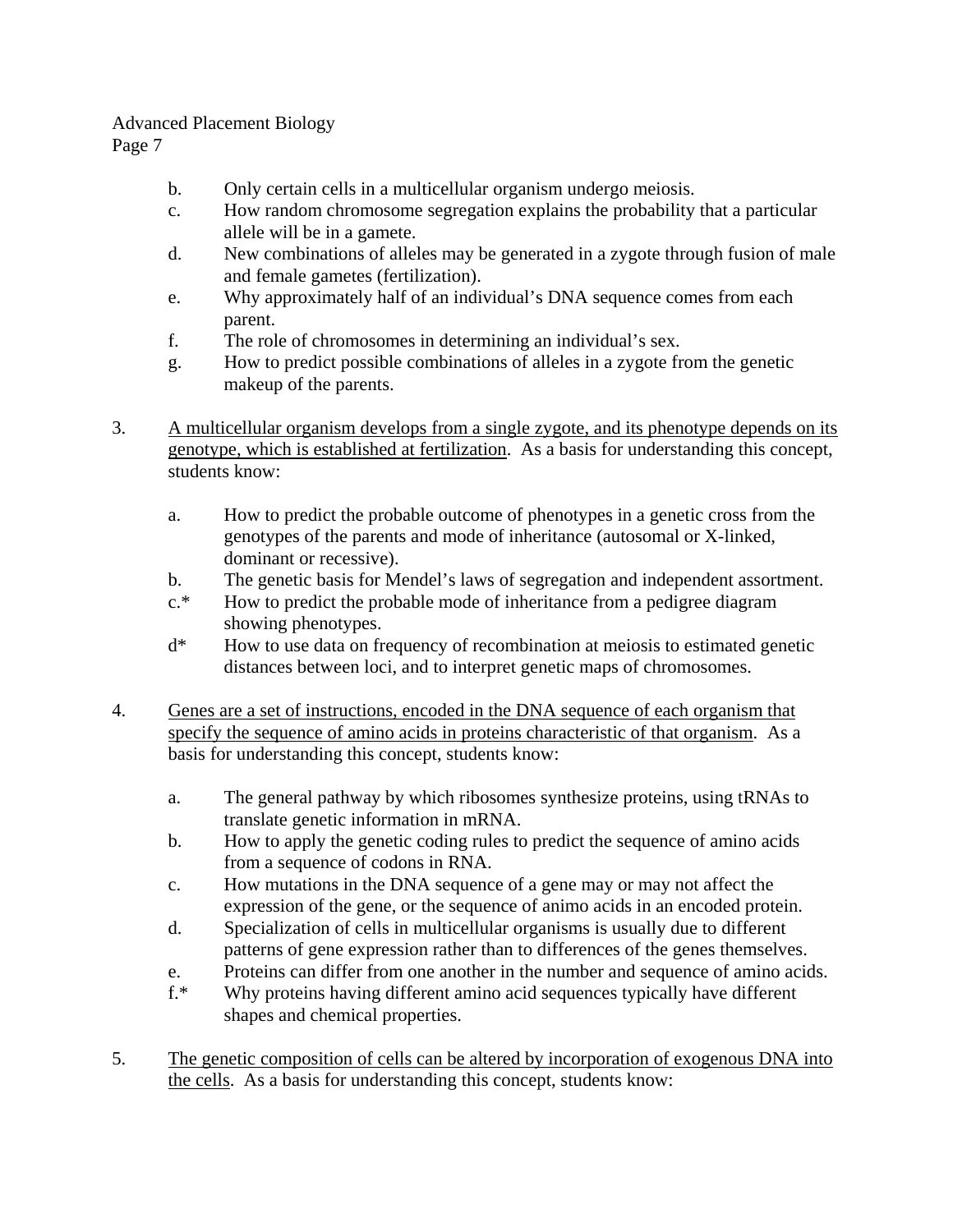Page 8

- a. The general structures and functions of DNA, RNA, and protein.
- b. How to apply base-pairing rules to explain precise copying of DNA during semiconservative replication, and transcription of information from DNA into mRNA.
- c. How genetic engineering (biotechnology) is used to produce novel biomedical and agricultural products.
- d.\* How basic DNA technology (restriction digestion by endonucleases, gel electrophoresis, ligation, and transformation) is used to construct recombinant DNA molecules.
- e.\* How exogenous DNA can be inserted into bacterial cells in order to alter their genetic makeup and support expression of new protein products.

# **Ecology**

- 6. Stability in an ecosystem is a balance between competing effects. As a basis for understanding this concept, students know:
	- a. Biodiversity is the sum total of different kinds of organisms, and is affected by alterations of habitats.
	- b. How to analyze changes in an ecosystem resulting from changes in climate, human activity, introduction of non-native species, or changes in population size.
	- c. How fluctuations in population size in an ecosystem are determined by the relative rates of birth, immigration, emigration, and death.
	- d. How water, carbon, and nitrogen cycle between abiotic resources and organic matter in the ecosystem and how oxygen cycles via photosynthesis and respiration.
	- e. A vital part of an ecosystem is the stability of its producers and decomposers.
	- f. At each link in a food web, some energy is stored in newly made structures but much is dissipated into the environment as heat and this can be represented in a food pyramid.
	- g.\* How to distinguish between the accommodation of an individual organism to its environment and the gradual adaptation of a lineage of organisms through genetic change.

# **Evolution**

- 7. The frequency of an allele in a gene pool of a population depends on many factors, and may be stable or unstable over time. As a basis for understanding this concept, students know:
	- a. Why natural selection acts on the phenotype rather than the genotype of an organism.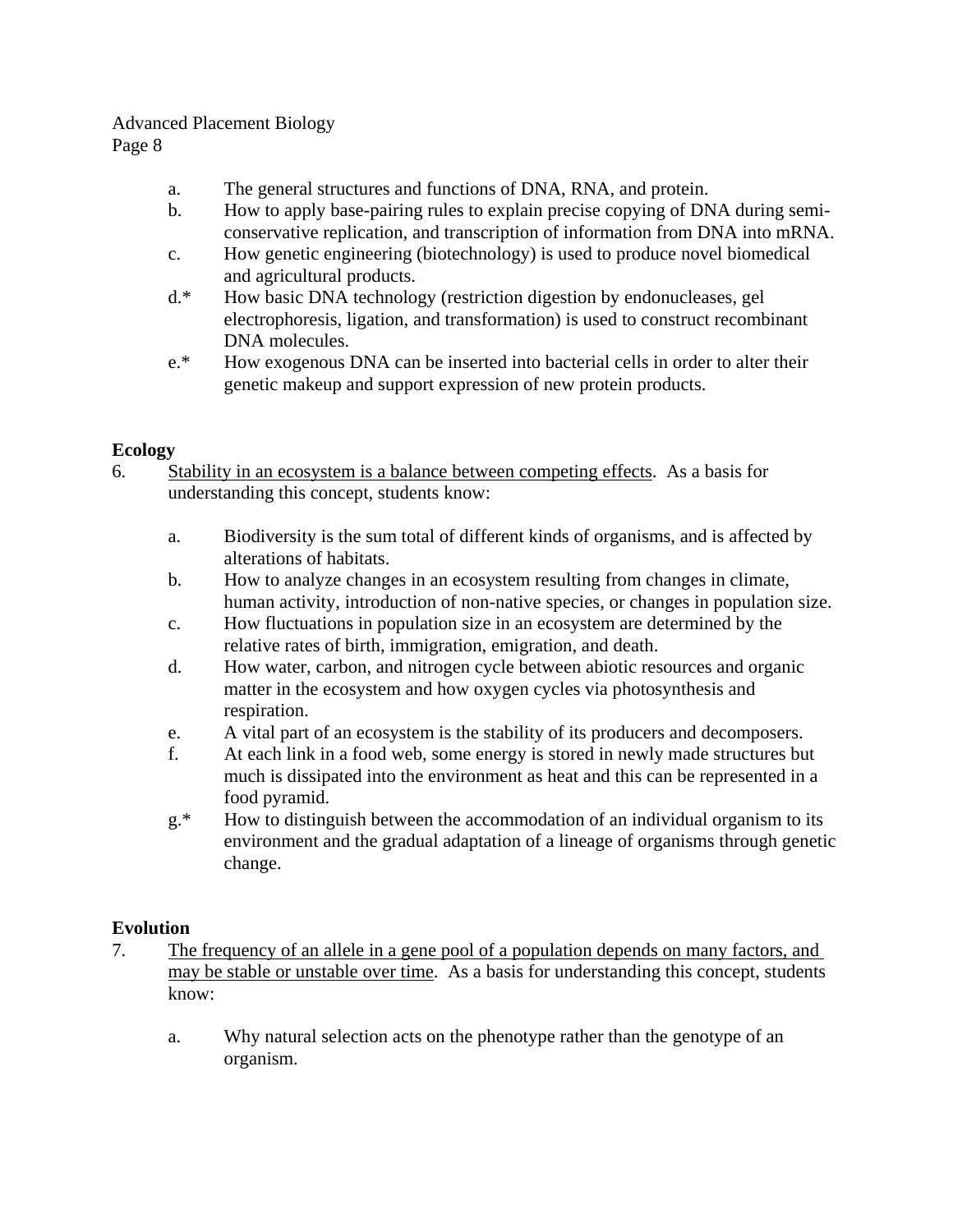Page 9

- b. Why alleles that are lethal in a homozygous individual may be carried in a heterozygote, and thus maintained in a gene pool.
- c. New mutations are constantly being generated in a gene pool.
- d. Variation within a species increases the likelihood that at least some members of a species will survive under changed environmental conditions.
- e.\* The conditions for Hardy-Weinberg equilibrium in a population, and why these conditions are not met in nature.
- f.\* How to solve the Hardy-Weinberg equation to determine the predicted frequency of genotypes in a population, given the frequency of phenotypes.
- 8. Evolution is the result of genetic changes that occur in constantly changing environments. As a basis for understanding this concept, students know:
	- a. How natural selection determines the differential survival of groups of organisms.
	- b. A great diversity of species increases the chance that at least some organisms survive large changes in the environment.
	- c. The effects of genetic drift on the diversity of organisms in a population.
	- d. Reproductive or geographic isolation affects speciation.
	- e. How to analyze fossil evidence with regard to biological diversity, episodic speciation, and mass extinction.
	- f.\* How to use comparative embryology, DNA or protein sequence comparisons, and other independent sources to create a branching diagram (cladogram) that shows probable evolutionary relationships.
	- g.\* How several independent molecular clocks, calibrated against each other and using evidence from the fossil record, can help to estimate how long ago various groups of organisms diverged evolutionarily from each other.

# **Physiology**

- 9. As a result of the coordinated structures and functions of organ systems, the internal environment of the human body remains relatively stable (homeostatic), despite changes in the outside environment. As a basis for understanding this concept, students know:
	- a. How the complementary activity of major body systems provides cells with oxygen and nutrients, and removes toxic waste products such as carbon dioxide.
	- b. How the nervous system mediates communication between different parts of the body and interactions with the environment.
	- c. How feedback loops in the nervous and endocrine systems regulate conditions within the body.
	- d. The functions of the nervous system, and the role of neurons in transmitting electrochemical impulses.